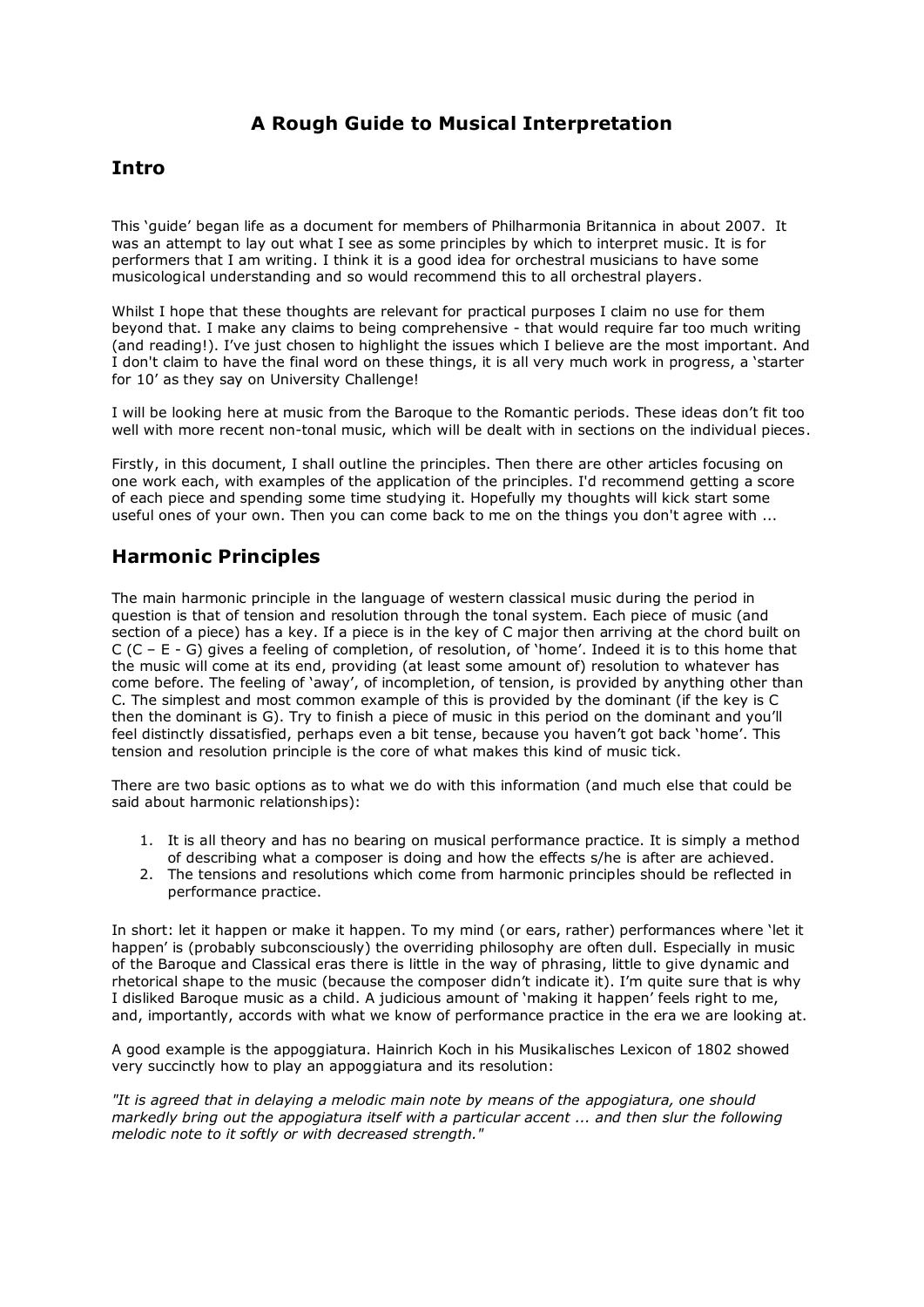In other words the point of tension is played louder and the point of resolution softer. Examples of how this was the expected manner of performing appoggiaturas occur right through this period – including the Romantic period.

As a principle I find that this stressing of the 'away' and relaxing onto the 'home' works well a lot of the time - though like all good 'rules' it certainly doesn't work all of the time. I will give more examples of this in the sections on specific composers / pieces. For now, suffice it to say that this is a good example of how playing music along with its basic harmonic tensions and resolutions works in practice. Two equally long quavers of equal volume violates this principle and is, quite frankly, dull.

## **Articulation**

#### **Slurs**

I remember being puzzled at school when my piano teacher kept on insisting that slurs were phrasing marks and that I had to lift my fingers – albeit slightly – at the end of a slur (I think I was playing Beethoven at the time, badly). As a violinist I knew that slurs told me when to change the direction of the bow and it had never occurred to me that they could mean anything else. Indeed this is what slurs have come to mean for much orchestral playing throughout the 20th century. The ability to play a 'line' is prized, resulting in singers and wind players who consider taking a breath to be a necessary evil, envying the ability of string players to spin a seemingly never ending succession of notes who in turn envy keyboard players who actually can. Given this, it is interesting to note that it is principally the organist and harpsichordist (and sometimes pianist) who are left holding the older view of slurs as phrasing.

This 'older' view was that the dynamic would fade through a slur and there would be a shortening of the final note in the slur. This was especially true of slurred pairs (see the appogiatura example above). For another example here is what Mozart's father Leopold wrote in 1756 (he was the best known violin teacher of the day):

*"The first of such united notes must be somewhat more strongly stressed, but the remainder slurred on to it quite smoothly and more and more quietly."*

Although this view was fading in the second half of the 19th century Brahms expected slurred pairs to be phrased off and considered it generally appropriate to phrase off after a slur of any length. As far as execution goes, putting an actual hole after a slur may sometimes be appropriate, but in general I believe it is best to find a way to make the last note of a slur fade, trail and almost stop sounding – but not quite. It's worth practising this on very simple music to test out the different possibilities. Note that the speed of the music will have a significant effect on this – e.g. this is more applicable in slower music.

#### **Dots etc**

I hold a composer's score in the highest regard. "Come scritto" as Toscanini used to say. But actually this leaves a significant problem. To perform (say) a 19th century score we need to know what was intended by such and such notation rather than what a composer a hundred or more years later would have meant by that same notation. A look at the dot will illustrate this tension between what the composer intended his/her notation to mean and what we think it means.

If we see a dot over a note in, say, a Beethoven symphony we easily interpret it after our own (recent) traditions and consider the dot to be an indication to play a very short note. So a wind player gives a sharp tonguing, and a string player bounces the bow. But the meaning of the dot throughout the period in question was much broader than that.

Essentially there were three uses for dots (or wedges – a mark with a similar and sometimes identical meaning to the dot – in fact in Beethoven's symphonies they were often wedges):

- 1. To shorten notes
- 2. To simply indicate that the notes were not to be slurred. This was common in the latter part of the 18th century and first part of the 19th.
- 3. To indicate an accent.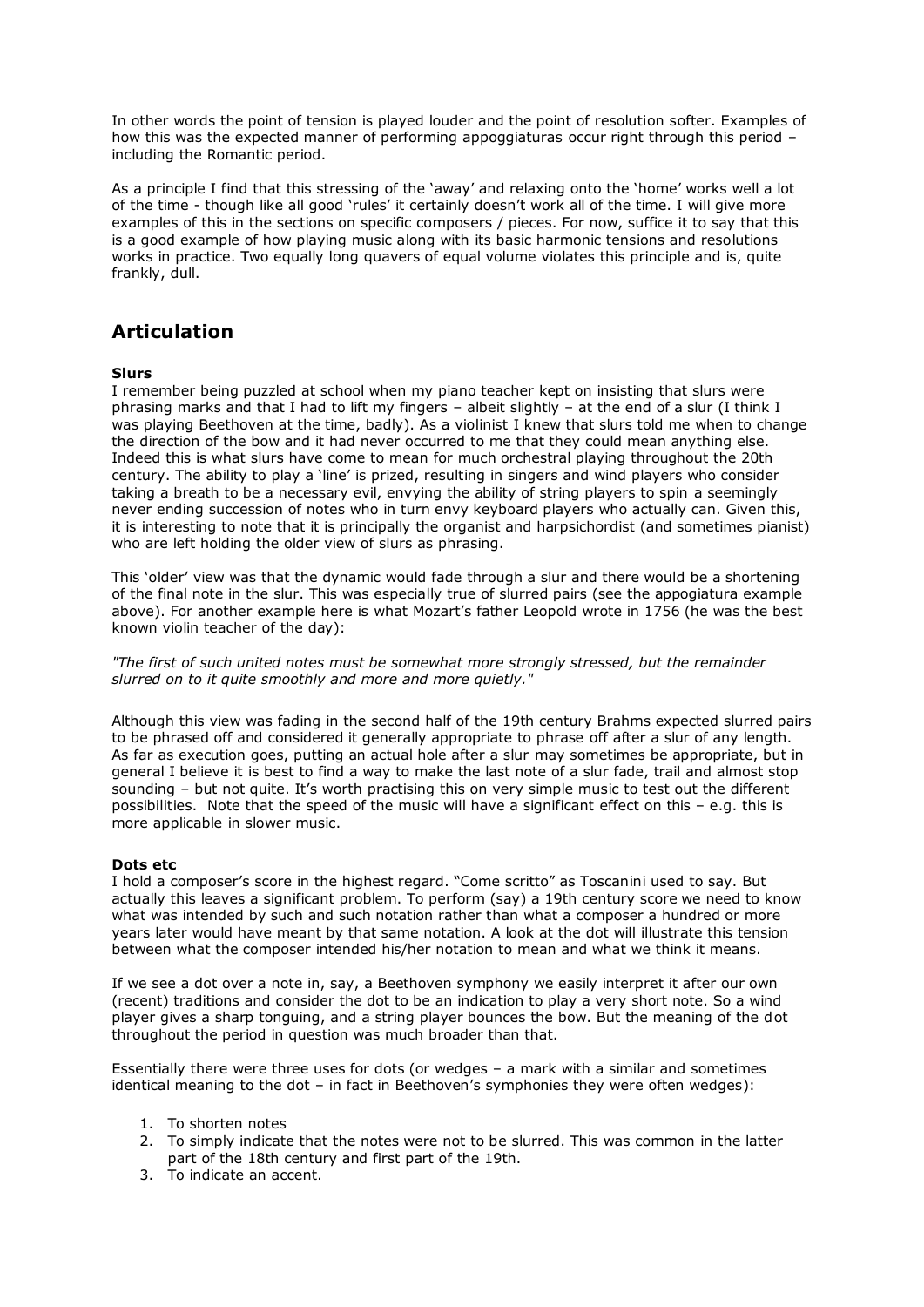Again I will give some specific examples later, but for now the following observations will suffice:

- The context is very important. For example dots in fast movements tended to indicate a greater shortening than in a slow one.
- The period was not uniform in these matters. For example 19th century players tended to play fast notes longer than did their 18th century counterparts.
- Bouncing the bow was frowned upon, especially in Germany, in the early part of the 19th century. Short notes were effected on stringed instruments keeping the bow on the string.

## **Tempo**

Criteria for determining a good tempo will include a number of factors, including some or all of the following:

#### **Tempo/mood words**

The idea that you can give makings such as Presto or Andante a narrow range of metronome marks (as written on many metronomes) is dangerous, to say the least. But understanding something of the meaning of these words as used by different composers can be of great benefit. For example Handel seems to have used the indication Larghetto on occasions to mean 'quite fast, but not at a breakneck speed', whereas for later composers it suggests a slow pulse.

In fact when playing music from the 18th and 19th centuries which is marked with one of the 'slower' indications I believe it is often played too slowly. One simple corrective is to realise that just because a movement says, say, Adagio it doesn't mean that all the notes in the piece most feel slow – some might go past very quickly indeed! It is the pulse of the piece that must be slow. Also we should note that many pieces didn't have a slow movement, especially in the 18th century. A slow*er* movement to be sure, but not an especially slow one.

#### **Metronome markings**

There's nothing wrong with the use of metronome markings - the problem is that we sometimes use them badly. As with many of these things there are two extremes here, each of which I'd rather avoid. At one extreme we have a belief that a metronome marking must be adhered to irrespective of any other factors, and at the other the marking is ignored as either unworkable or simply irrelevant. Beethoven's metronome marks are a good case in point, and have received much discussion. I am of the opinion that we should try out his markings and not dismiss them out of hand. But we should be prepared to alter them if other factors impinge. One such factor could indeed be that the music feels very wrong at the given tempo - so long as one has made a serious attempt to be convinced of the rightness of the indicated speed.

#### **Time signatures**

With time signatures I shall just mention one specific thing: the size of the beat unit. Compound time is of particular interest here. The time signature 6 / 8 has a beat unit of 2 (unless there is an indication that it is very slow and therefore needs to be felt in 6). So when thinking of an Andante in 6 / 8 it is the dotted crotchet pulse (and not that of the quaver) that must be considered. Hence a Mozart Andante is quite probably not going to be that slow at the quaver level at all. The earlier you go, the more relevant this seems to be.

#### **Length of the notes / phrases**

The length of the shortest notes (things can only go so fast) and the length of phrases (wind players / singers only have so much breath) will also influence a tempo.

#### **Factors external to the score**

There are other important factors external to the music proper. For example the size/experience of the musicians, the size/acoustics of hall, and to be frank, how the conductor and musicians are feeling that day!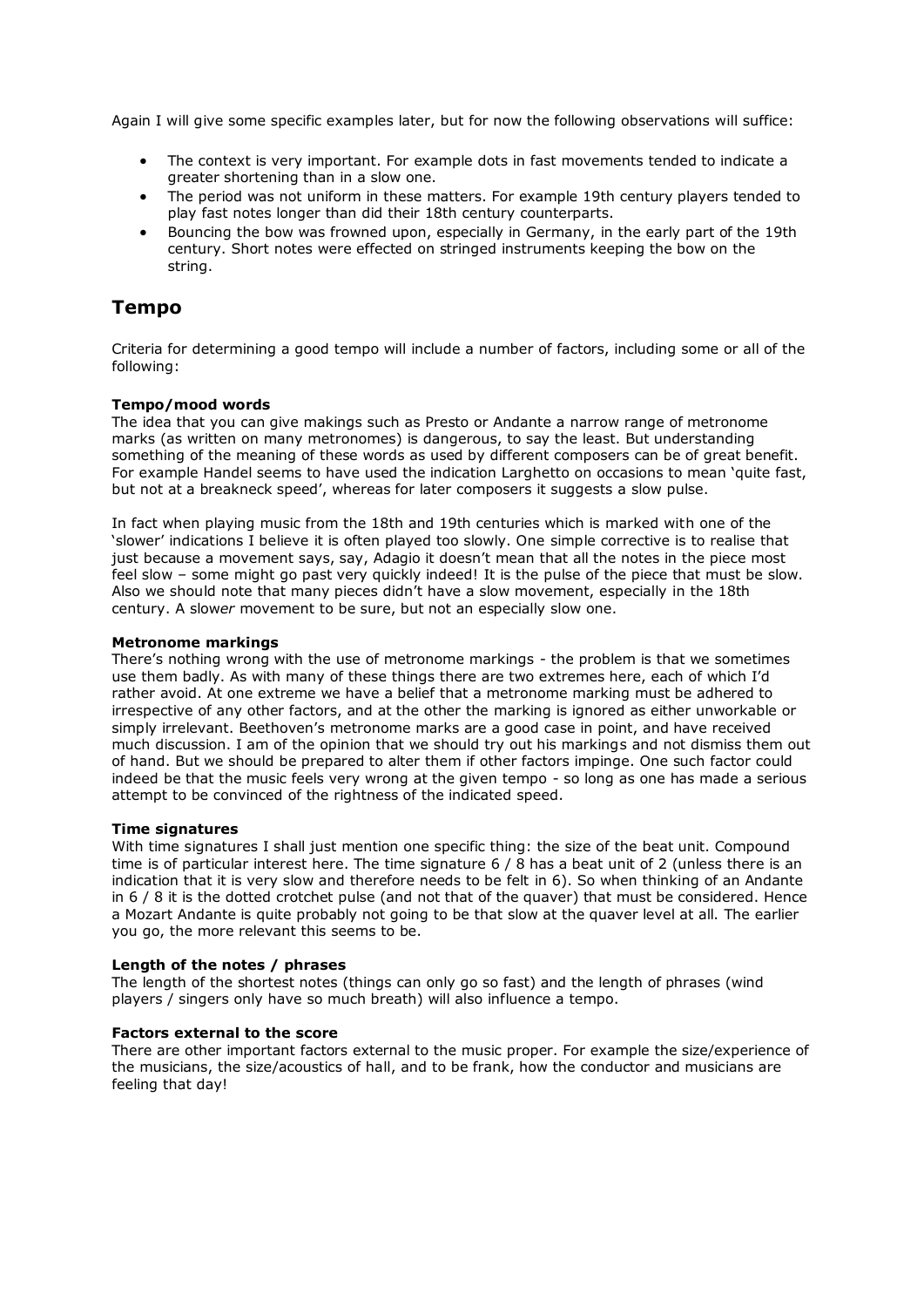# **Dynamics**

As with all of the issues we are dealing with here, dynamic markings are contextual. They must be seen within the context of:

- The range of markings used in a piece. If, for example, the softest dynamic in a piece is ppp then p won't be as soft as if p is itself the softest marking in the piece.
- That composer's dynamic usage in general. But remaining aware that some composers were inconsistent in their markings and changed their usage over time.
- More widespread usage. The general context for dynamic markings during the 18th century is that they were in their infancy (e.g by the time Mozart wrote his final symphonies terms such as cresc and dim were only just becoming commonplace).

Take forte (f) as an example. During the 18th and early part of the 19th century this was used both as a dynamic marking but also as a symbol for an accent. This version of the accent (still visible in the music of Beethoven) almost universally became sforzando (sf – though interestingly Beethoven used both types). Hence on seeing a forte marking we have to decide if it is an accent (and if so what type), or if it is just a reminder that the dynamic is forte, or if it indicates a dynamic change.

Another, related marking, is the fortepiano (fp). Whilst this sometimes meant a sharp drop from forte to piano (as Haydn wrote should occur) it can also mean a drop to piano on the following note, or a diminuendo to piano. Mozart sometimes clarified things by writing fp: (presumably indicating a sharper drop) or f:p: (presumably indicating a drop on the next note), but even he is not entirely consistent. Context is again crucial in making a decision.

## **Vibrato**

Having had several decades of the 'early music movement' we are now reasonably used to the idea that 18th century should be played without a constant vibrato. It may come as a surprise, however, that for much of the 19th century the story is the same: vibrato was considered a form of ornamentation. And as ornamentation declined so did the use of vibrato, until it was picked up again much later on. Here are just a couple of the numerous examples where a constant vibrato was condemned. Back in 1761 Leopold Mozart damned those who "tremble consistently on each note as if they had the palsy". And as late as 1921 Leopold Auer, a pupil of Joahcim, wrote that "those who are convinced that an eternal vibrato is the secret of soulful playing ... are pitifully misguided in their belief."

Another dimension to this is that although ornamental vibrato was encouraged, and may have resulted in a good deal of vibrato-like playing (especially on longer notes), it was seriously discouraged in an orchestral setting. Louis Spohr, for example, explicitly prohibited string players from using any vibrato in an orchestra.

Of course when you've been used to playing with a constant vibrato as part of your sound for many years it's not something you can easily just switch off. It takes some time to get to grips with how to make a good sound without vibrato so I wouldn't recommend a sudden blanket ban – the result can be an anaemic sound which is certainly not what we want. Instead of a vibrato ban, I would suggest you:

- 1. Practice the mechanics of vibrato so that you know how vibrato works. This will improve the quality of your vibrato and enable you to vary your vibrato at will.
- 2. Try playing with no vibrato and consider how you need to modify your playing so that you don't produce that anaemic sound!